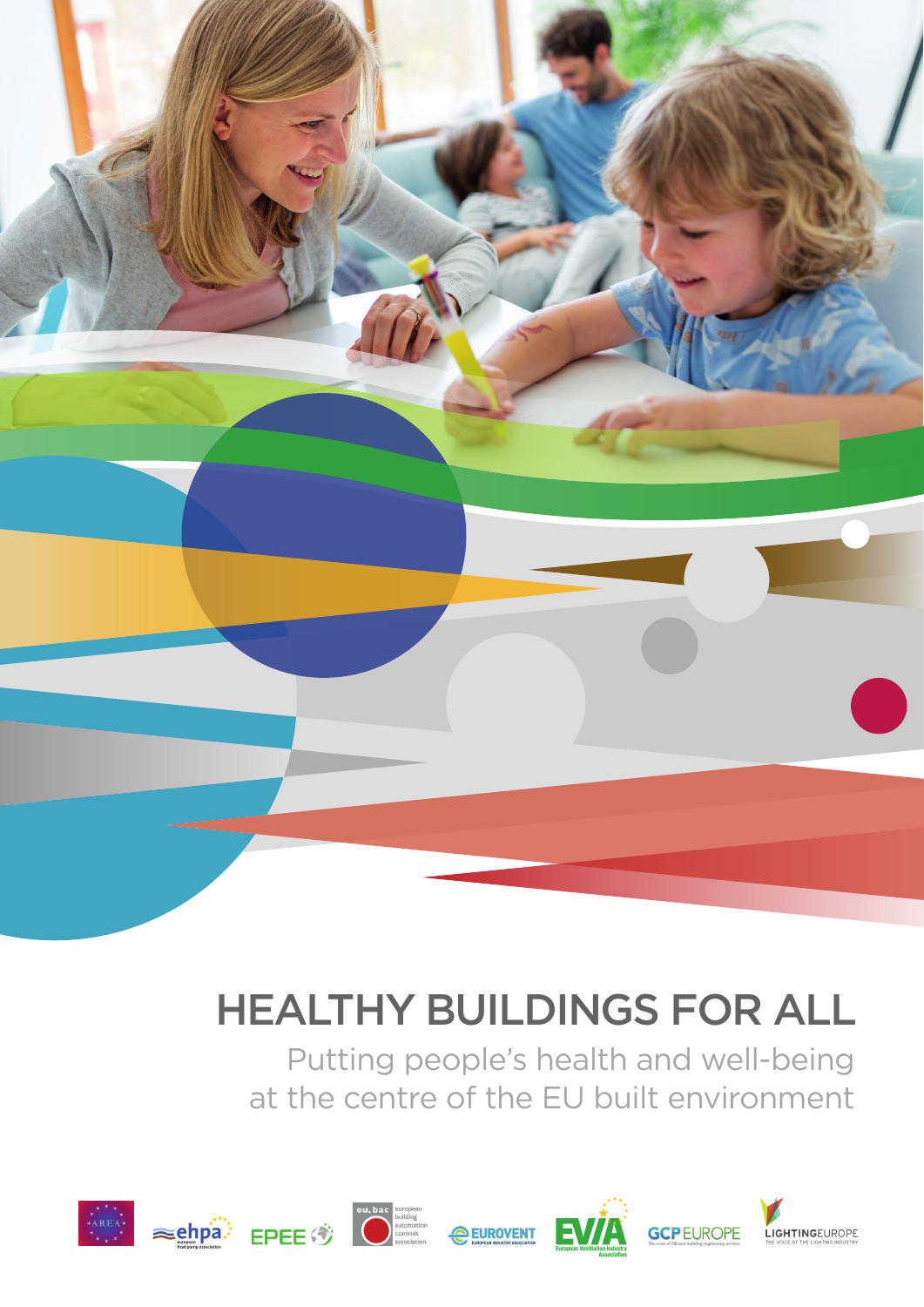# Indoor Environmental Quality

#### Putting people's health and well-being at the center of building construction, renovation and operation.

The informal Indoor Environmental Quality (IEQ) Gathering brings together eight European industry associations, representing companies involved in technical building systems and their maintenance. Our objective is to collectively promote healthy buildings with an adequate level of indoor environmental quality.

- **AREA** European Association of refrigeration, air-conditioning and heat pumps contractors
- **EHPA** European Heat Pump Association
- **EPEE** European Partnership for Energy and the Environment
- **eu.bac** European Building Automation and Controls Association
- **EUROVENT** European Industry Association for Indoor Climate, Process Cooling, and Food Cold Chain Technologies
- **EVIA** European Ventilation Industry Association
- **GCP Europe** European association for building engineering services
- ▶ LightingEurope voice of the lighting industry

Healthy Buildings are buildings, in which the indoor environment is healthy for people to live in and carry out their activities. Good air quality, a lighting design adapted to the needs of the occupants, sufficient access to daylight and views and an adequate ventilation are important for creating a healthy indoor environment. Thermal comfort, indoor air quality, moisture, dust and pests, water quality, noise, as well as safety and security are also considered as aspects that must be considered in the context of any healthy building.

The World Health Organisation (WHO) estimates that people spend approximately 90% of their time indoors in residential and non-residential buildings and that 26 million European children are living in unhealthy homes<sup>1</sup> .

Renovation will be at the heart of the European Green Deal and has been identified as a key driver for the European social and economic recovery post-COVID-19. The yearly average renovation rates of the building stock across the EU Member States varies from 0.4 to 1.2%2. If Europe is to fulfil its 2050 climate and energy goals, this rate will need to at least double to 3% per year. With 97% of EU buildings in need of renovation, we believe that this represents a golden opportunity to boost both energy efficiency and indoor environmental quality: by making the most of a good indoor air quality, human-centric lighting, acoustic and thermal comfort, and control and automation systems, we will improve the health and well-being of occupants and deliver productivity gains.

Furthermore, energy-efficient and healthy buildings also generate savings by reducing public health costs. The WHO estimates that each Euro spent on building renovation saves €0.42 in public health expenditure!

<sup>2</sup> https://eur-lex.europa.eu/resource.html?uri=cellar:b828d165-1c22-11ea-8c1f-01aa75ed71a1.0002.02/DOC\_1&format=PDF



<sup>1</sup> WHO Regional Office for Europe, OECD (2015). Economic cost of the health impact of air pollution in Europe: Clean air, health and wealth. Copenhagen: WHO Regional Office for Europe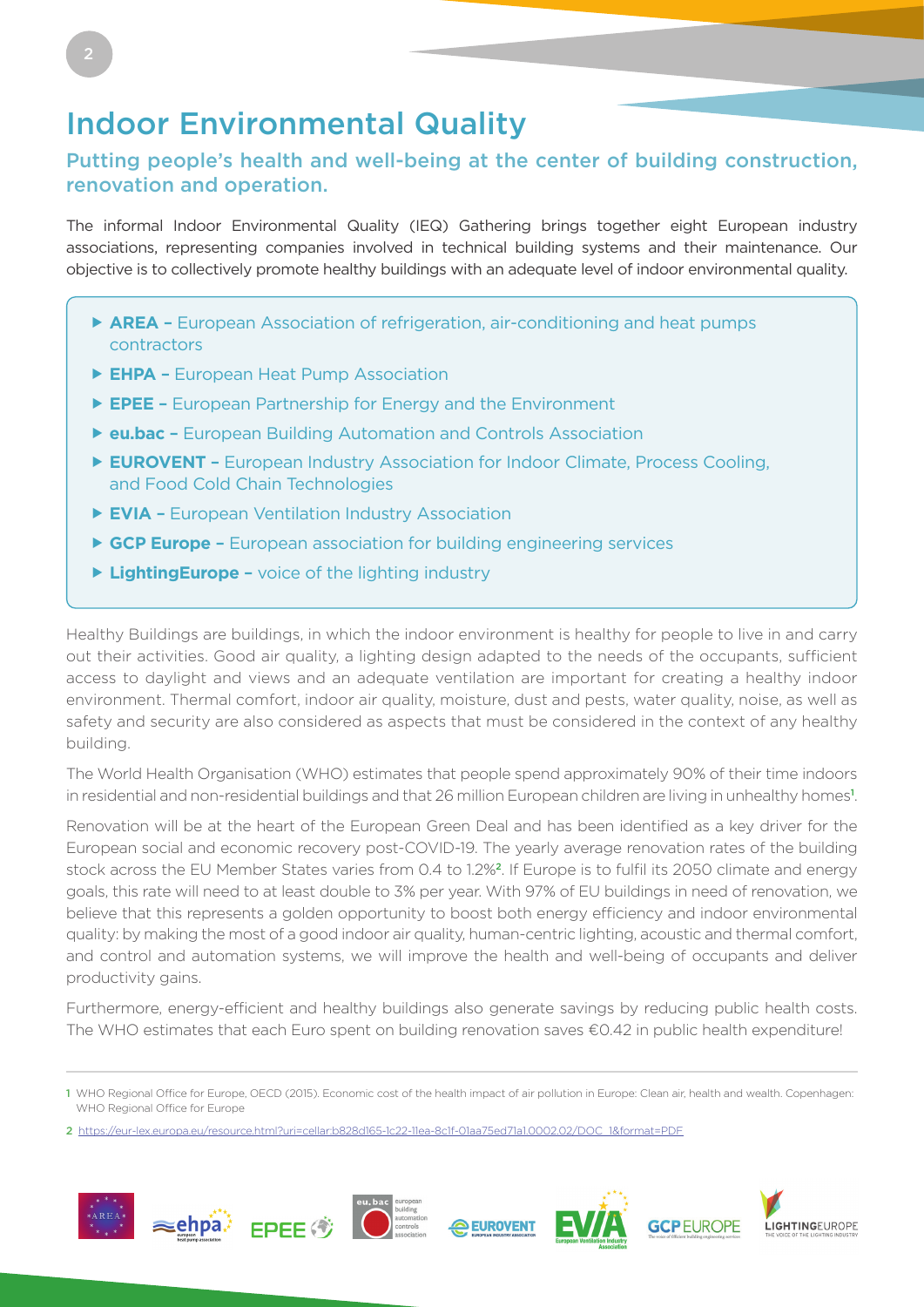# Our Recommendations

#### $\mathbf{I}$  Set harmonised mandatory minimum requirements for indoor environmental quality and for accelerating the replacement of old systems.

These requirements would be met through the implementation of state-of-the-art technologies in the fields of ventilation, cooling, heating, daylight and electric lighting, airconditioning, dehumidification, plumbing, and building automation and controls.

#### $\mathbf{F}$  Set requirements to ensure the deployment of smart technologies for healthy buildings and the smart readiness indicator (SRI).

The SRI should consider health aspects on an equal footing with other factors such as, for instance, energy savings and energy demand flexibility to fully reflect the importance of indoor environmental quality.

#### **Ensure that access to public financing is subject to additional** conditionality so that renovations also improve the smartness of buildings and their indoor environmental quality.

In addition, financing schemes should be encouraged to incentivise the installation of the most efficient technical building systems from a holistic energy, IEQ and smartness perspective, whilst ensuring that renovations remain economically accessible to all socioeconomic categories.

#### **Thumbs-up Include indoor environmental quality requirements in Green Public Procurement.**

A reference to Indoor Environmental Quality should be included in Green Public Procurement guidelines and should be a prerequisite for bids on the renovation of public buildings, administrations, hospitals and schools.

#### $\mathbf{I}$  Include indoor environmental quality indicators in the EU Building Stock Observatory.

The EU Building Stock Observatory3, established as part of the 2016 Clean Energy for All Europeans Package, covers a range of indicators on the performance of the building stock. However, indoor environmental quality indicators have not yet been included, although they would represent a precious source of information to further drive the renovation of buildings across Europe. These indicators should include parameters on all the factors contributing to indoor environmental quality, such as automation, ventilation, electric lighting, daylight and views, indoor air quality, thermal comfort, moisture, dust and pests, water quality, noise, and safety and security.

3 https://ec.europa.eu/energy/eu-buildings-database\_en







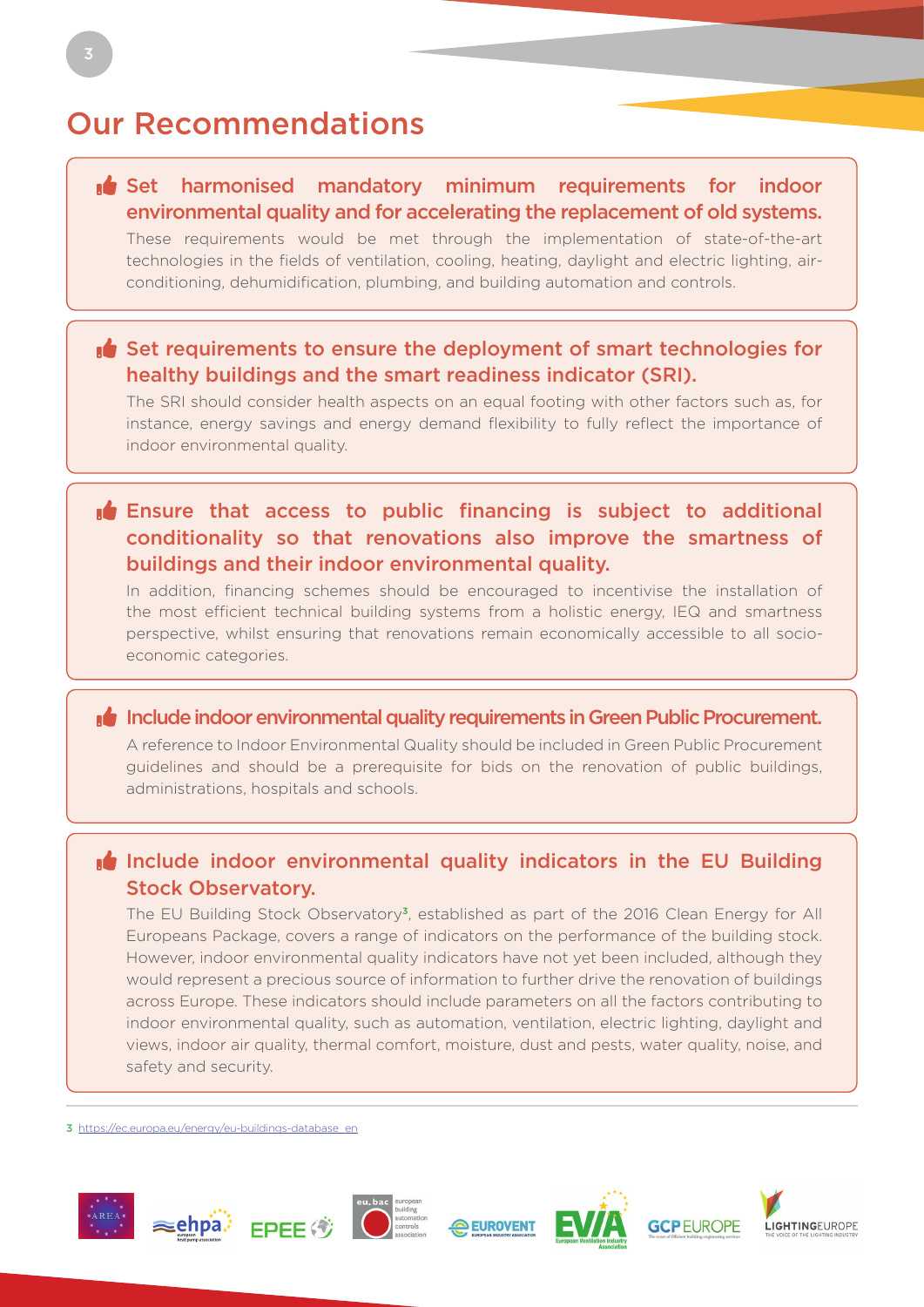#### $\mathbf{F}$  Set or improve mandatory requirements for the regular inspections and continuous commissioning, monitoring and control functionalities of technical building systems.

Technical building systems can be used to facilitate inspections, improve the regularity of maintenance, and provide for monitoring and control thereby maintaining the required levels of energy efficiency and indoor environmental quality through time. Also, a dedicated tool, such as building renovation passports, could in addition to monitoring renovation depth and energy performance, be used to assess indoor environmental quality. Such a tool could also be used to improve the regularity of maintenance, thereby helping to maintain the required levels of energy efficiency and indoor environmental quality over time.

#### $\mathbf{I}$  Incentivise training and certification schemes for building professionals, such as designers and installers.

The design, deployment and maintenance of the technologies needed to achieve and maintain an adequate indoor environmental quality require advanced design and smooth integration. The professionals in charge are predominantly employed by small and mediumsized enterprises (SME), that are currently trying to meet growing demand for their services with a limited, often inadequately skilled, and ageing workforce. Actions are therefore needed to incentivise technical education, apprenticeships, as well as up- and re-skilling.

#### **I**f Ensure the enforcement of Member States' Long-term Renovation Strategies (LTRSs).

Post occupancy evaluations of buildings by qualified assessors would provide a source of information to monitor the state of the building stock, inform policy makers and improve best practices.











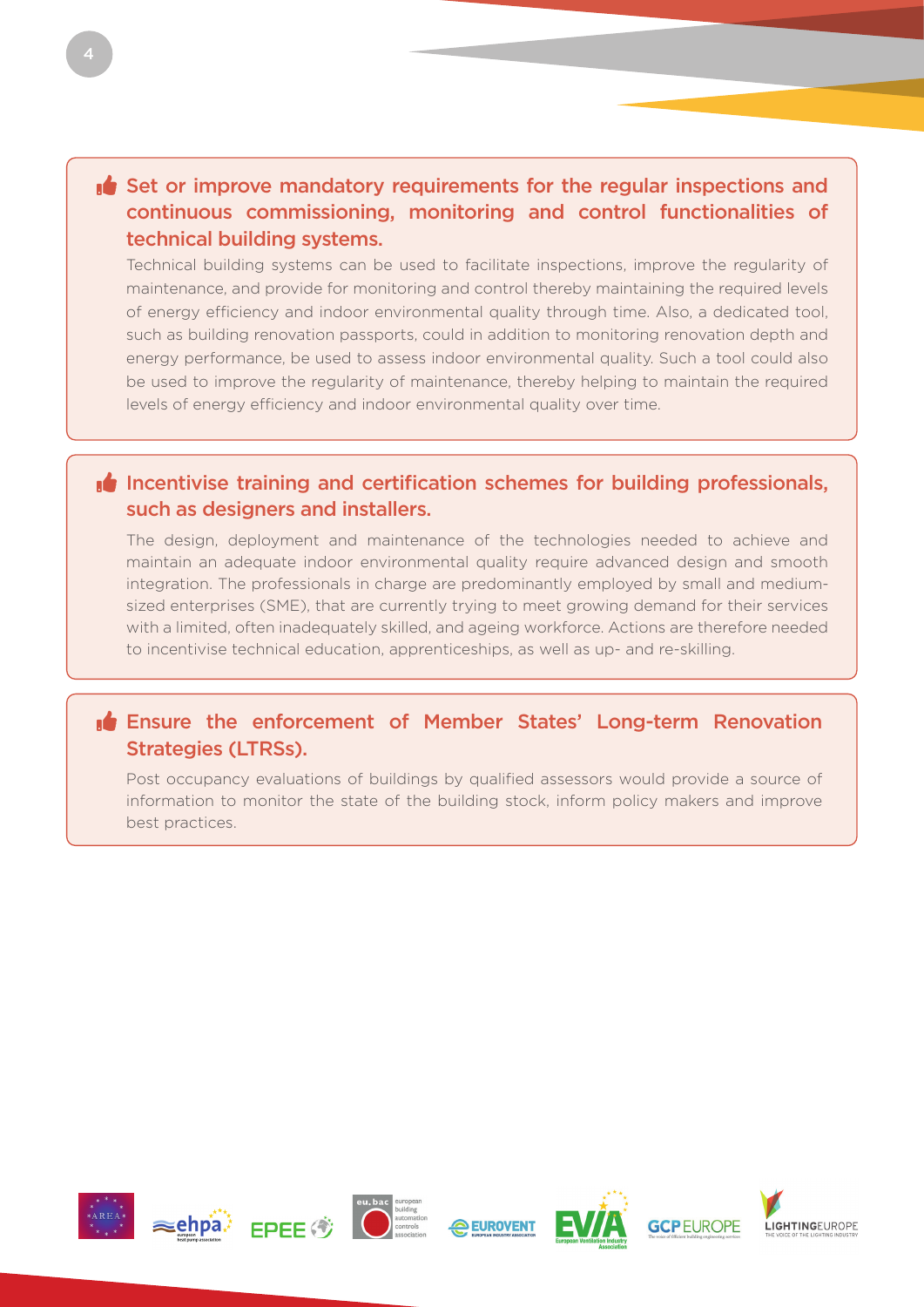# Annex

5

*The informal Indoor Environmental Quality (IEQ) Gathering brings together eight European industry associations, representing companies involved in technical building systems and their maintenance. This Annex provides additional information with regards to the specificities and added value of each of our sectors in improving indoor environmental quality.* 

## Lighting in a Healthy Building

Depending upon the scenario, lighting accounts for around 20 % of the total cost-effective energy savings potential in non-residential buildings towards 2030. Properly designed and well-coordinated lighting systems are one of the most cost-efficient ways to reduce energy consumption and CO2-emissions. But, by leveraging the power of Human Centric Lighting and technical building systems, we can also improve inhabitants' health, well-being and productivity<sup>4</sup>.

Although traditional electric lighting does wonders in terms of the visual, it simply lacks the non-visual benefits of natural light, caused by dynamics in intensity and colour of the light throughout the day. This is where Human Centric Lighting (HCL) comes in. Using daylight as the baseline for quality lighting, HCL brings the benefits of natural light inside. More specifically, HCL supports the health, well-being, and performance of humans by combining the visual, biological and emotional benefits of light<sup>5</sup>.

HCL provides the right light, at the right place and the right time for the activities we carry out every day. That is why a wide range of users can benefit from HCL<sup>6</sup>, including patients, residents, and staff in hospitals and nursing homes; students and teachers in schools; employees in offices; workers in manufacturing sites; and residents in their private homes. Furthermore, recent scientific developments indicate that the benefits of HCL vary depending on the application.

#### These benefits include:

- **Visual:** good visibility, visual comfort, safety, orientation
- **Biological:** alertness, concentration, cognitive performance, stable sleep-wake cycle
- **Emotional:** improved mood, energise, relaxation, impulse control

Within the HCL design process, lighting should address the core issues of safety, task requirements and occupant needs in a coherent and integrated manner. Within the framework of a Healthy Building, this means ensuring that the HCL system is:

- **Dynamic:** that the light can vary in level and, at the very least, be 'dimmable' (lower light levels) and, preferably, also 'boostable' (higher light levels);
- **Tuneable:** light can vary in spectrum; and
- Includes **default lighting control setting:** personal control should be available so the user can influence the light settings.

6 https://www.valueoflighting.eu/









<sup>4</sup> https://www.lightingeurope.org/images/HCL/14\_LE\_HCL2017.pdf

<sup>5</sup> https://www.lightingeurope.org/images/publications/position-papers/LightingEurope\_and\_IALD\_Position\_Paper\_on\_Human\_Centric\_Lighting [February\\_2017-modified\\_version-v2.pdf](https://www.lightingeurope.org/images/publications/position-papers/LightingEurope_and_IALD_Position_Paper_on_Human_Centric_Lighting_-_February_2017-modified_version-v2.pdf)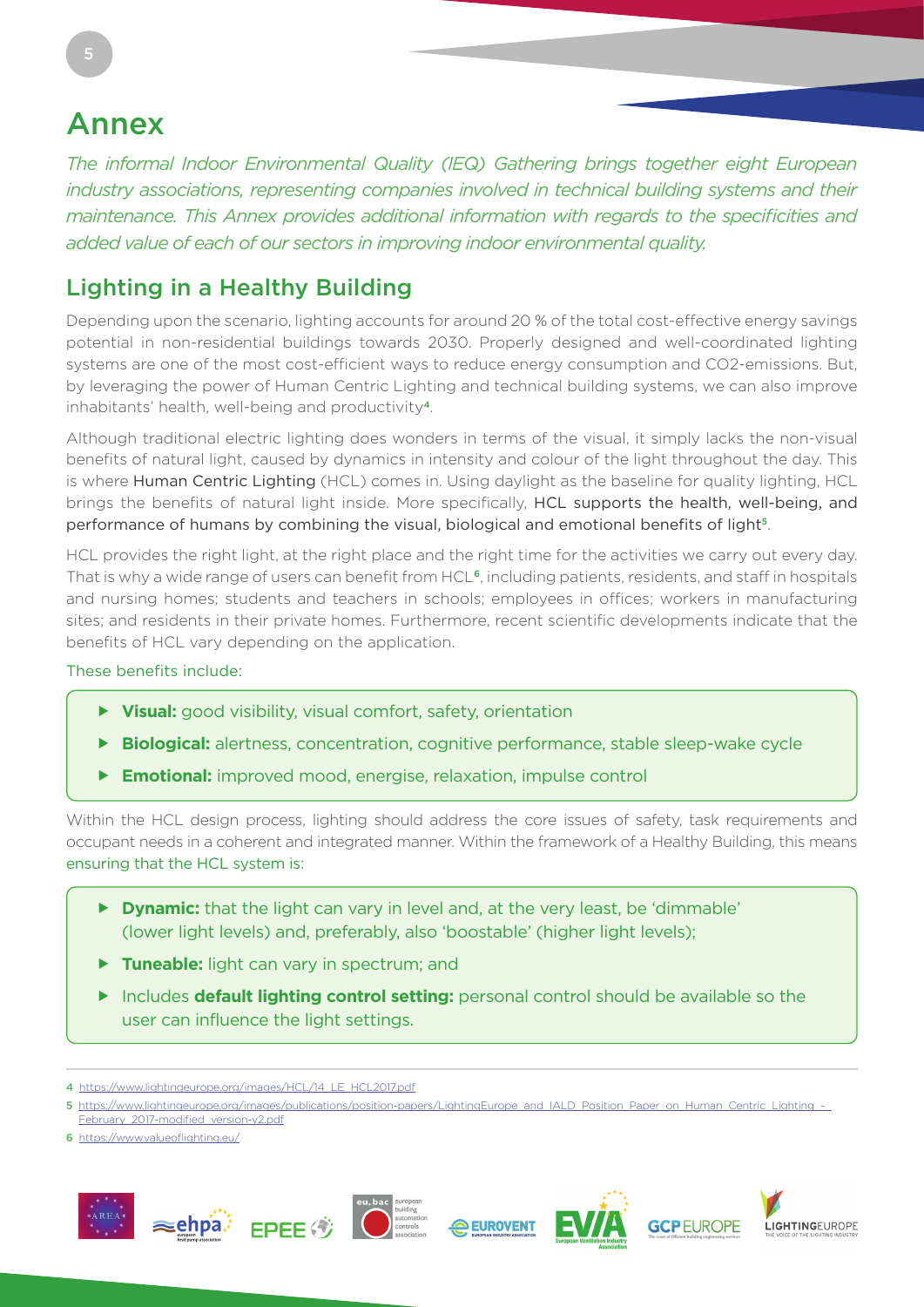The introduction of LED light sources has revolutionised the lighting industry and opened the door to many exciting new HCL-related opportunities not possible with previous technologies. For example, Intelligent Lighting Systems make indoor environments more attractive and functional, allowing users to dynamically adapt light to their specific needs. LED lights also allow for increased energy efficiency and savings, especially when used within a well-planned HCL system.

### Ventilation in a Healthy Building

Improving Indoor Air Quality (IAQ) requires a multifaceted approach that not only bans the most obvious pollutants, such as smoke and certain chemicals, but also requires the implementation of other important measures since part of the indoor pollution is inherent to the presence of people in buildings. A badly ventilated building is an ill building, and this will inevitably lead to ill occupants.

Therefore, ensuring the implementation of well-functioning ventilation systems in new and renovated buildings, to help guarantee an adequate IAQ, is also a critical step to optimise the energy consumption of buildings.

Indeed, they ensure:

- necessary air renewal while limiting thermal losses to the minimum,
- and, in addition, can recover the heat or coolness of the outgoing air to preheat or precool the incoming, thus optimising the heating and cooling needs of the building.

Thus, ventilation is an unescapable equipment to ensure buildings fully contribute to attaining a carbonneutral economy by 2050 and at the same time preserve the health of people living more than ever in insulated and air-tight environments.

European legislative provisions should then be introduced asking Member States to implement both:

- **mandatory inspections of stand-alone ventilation systems,** to ensure their optimal performance,
- **IAQ regulatory minimum requirements.**

This will enable the major health impacts of poor indoor air to be addressed, which, according to the WHO estimates, leads to the premature death of 120 000 Europeans every year translating into an annual cost to society of 260 billion euros<sup>7</sup>.

The installation of the latest state-of-the art, energy efficient, ventilation units in new and renovated buildings brings the added benefit of contributing to tapping into the huge energy savings potential of buildings. Consumers can thus save money on their energy bills, whilst also safeguarding their health!

7 [http://www.euro.who.int/en/media-centre/sections/press-releases/2015/04/air-pollution-costs-european-economies-us\\$-1.6-trillion-a-year-in-diseases](http://www.euro.who.int/en/media-centre/sections/press-releases/2015/04/air-pollution-costs-european-economies-us$-1.6-trillion-a-year-in-diseases-and-deaths,-new-who-study-says)[and-deaths,-new-who-study-says](http://www.euro.who.int/en/media-centre/sections/press-releases/2015/04/air-pollution-costs-european-economies-us$-1.6-trillion-a-year-in-diseases-and-deaths,-new-who-study-says)







**LIGHTINGEUROPE** 

6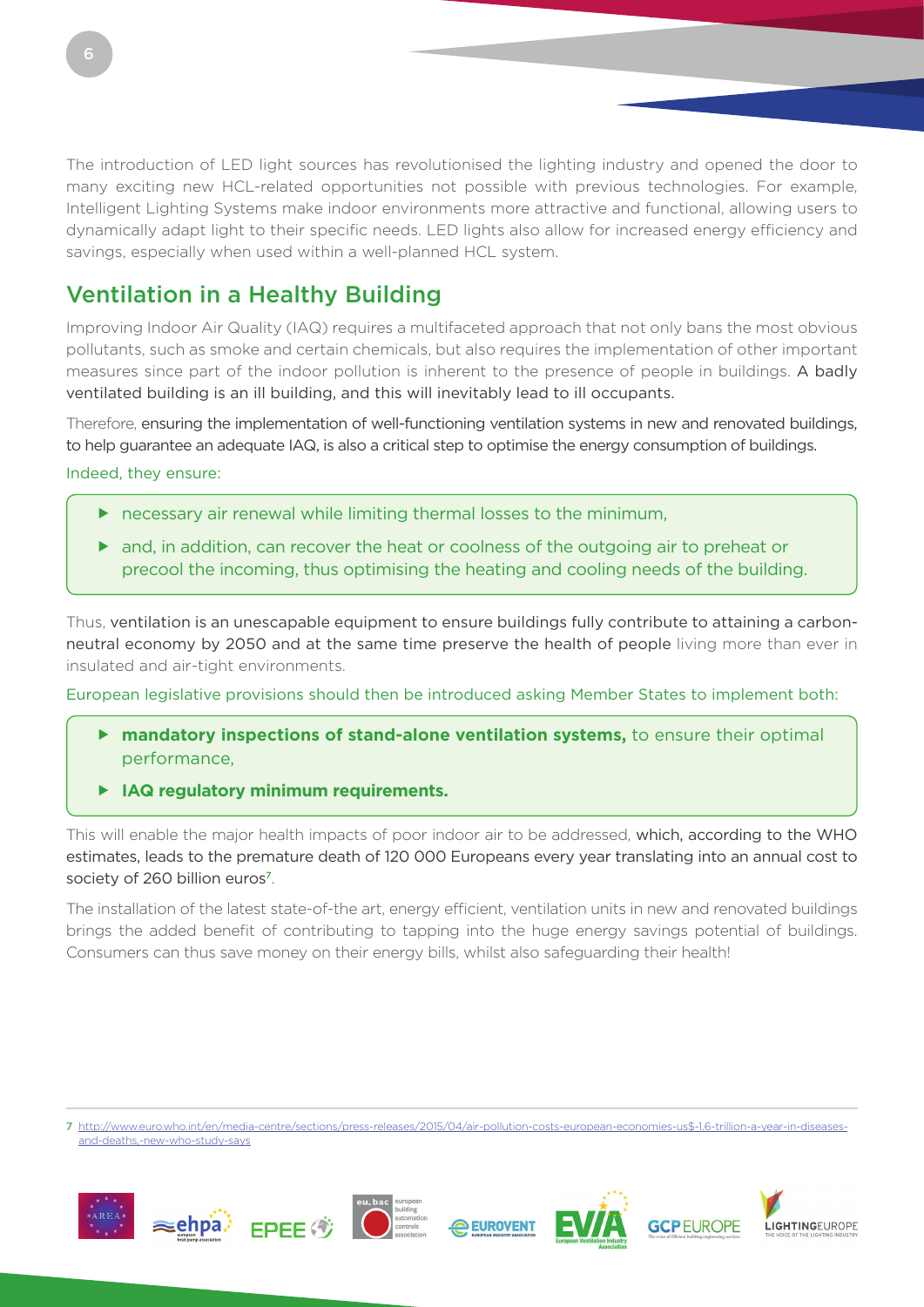The Heating, Ventilation, and Air-Conditioning (HVAC) equipment plays an important role for the health, well-being and productivity of building occupants by improving IEQ and contributing to the overall comfort conditions.

 In residential buildings, heating and cooling systems provide a range of comfortable indoor temperature thus avoiding the exposure risks to heat/cold thermal stress and their potential serious health consequences (during heat waves). Furthermore, studies have shown that cooling can improve productivity<sup>8</sup> and creativity<sup>9</sup> in working environment.

The HVAC sector is responsible for almost half of Europe's final energy consumption, out of which around 80% are still based on fossil fuels, especially in heating. This big share can be radically reduced with short term effect, as sustainable heating and cooling technologies are readily available to be broadly deployed, most importantly in energy renovations of buildings.

- Moving out of fossil fuels and decarbonising the heating and cooling sector will further contribute to outdoor and indoor environmental quality.
- Policy makers should therefore consider IEQ next to outdoor air quality as an important factor for the health and productivity of European citizens.

HVAC installations help guarantee a reliable circulation of fresh air in indoor spaces by supplying outside air and boosting air exchange rates. Built-in filters, ionization and streaming technologies in HVAC equipment also help catch particles and reduce their transmission. In addition to improving comfort and work conditions, innovative temperature and humidity control of heating and cooling systems helps in avoiding the risks of condensation potential and microbiological growth and influence the transmissibility of infectious agents reducing therefore the development of respiratory issues.

Highest standards of indoor air quality and indoor thermal comfort, provided by efficient, state-of-the-art heating, cooling and ventilation installations are essential to ensure the health and productivity of building users and increase their work and learning performance.

<sup>9</sup> https://www.shrm.org/hr-today/news/hr-news/pages/toohottoocold.as





<sup>8</sup> https://indoor.lbl.gov/sites/all/files/lbnl-60946.pdf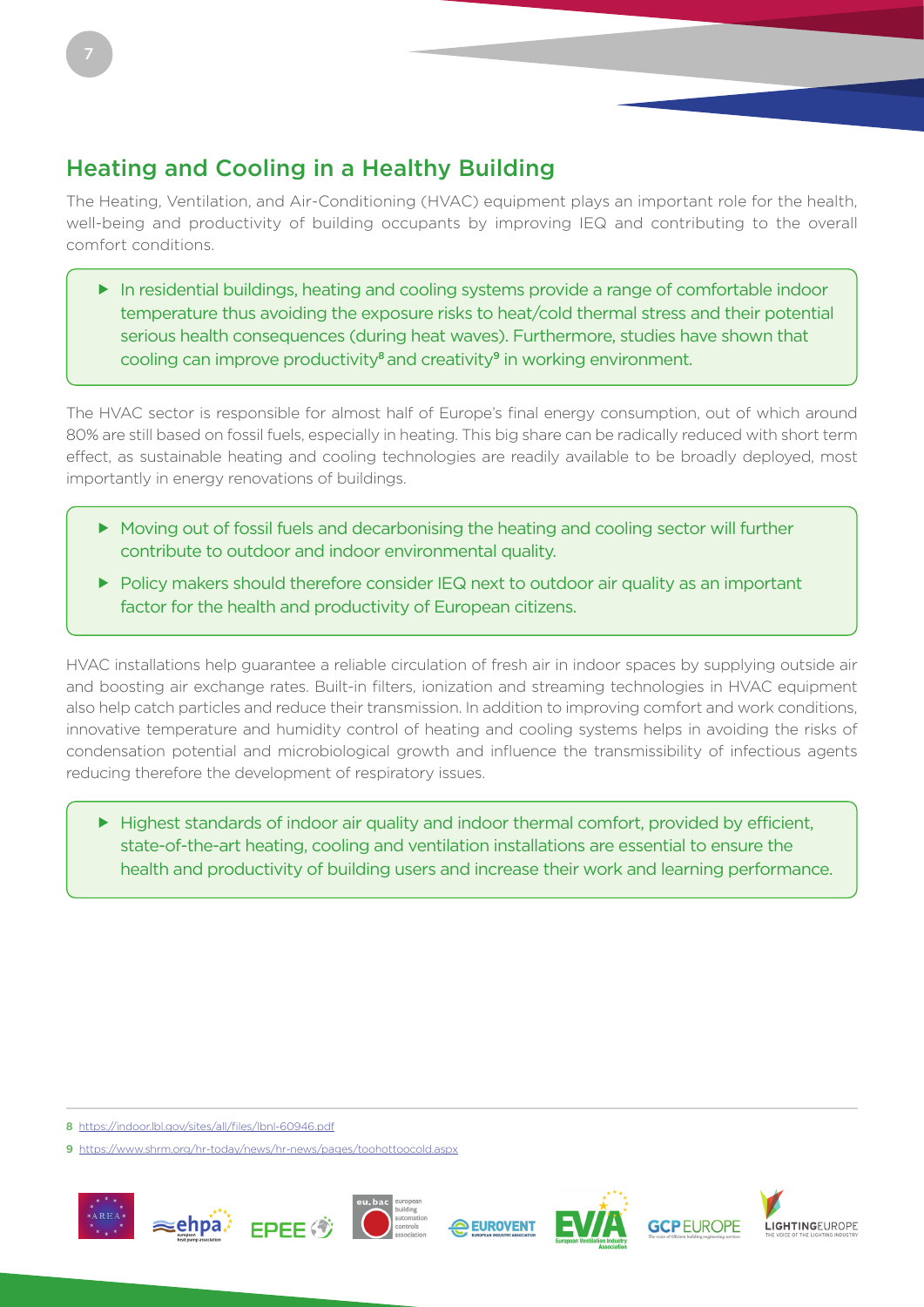### Sanitary, Plumbing, Ventilation, Heating, Cooling, Air Conditioning, Heat Pumps, Lighting Installation and Operation for a Healthy Building

Installations are the basis for a healthy environment and well-being for occupants in private and public living areas. RACHP, HVAC, plumbing and lighting installers and operators of buildings' services are pivotal to ensure a high indoor environmental quality is maintained inside buildings. The role of installers does not end with the installation as the activities are part of a whole cycle: design, installation, maintenance (including repair and refurbishment) and removal of the systems and equipment at the end of their life.

IEQ benefits delivered by installers include:

- hygienic requirements guaranteeing quality of water, and of sanitary and plumbing systems
- ▶ thermal comfort in a controlled environment thanks to heating, cooling and air conditioning
- $\triangleright$  control of air exchange through ventilation ensuring quality of the air inhaled by occupants

IEQ benefits delivered by installers include:

- **professional planning and design**
- **high level of competences** through training and certifications allowing to take responsible and informed decisions on the type of systems to be used as well as to guarantee high level of technical installations to be performed
- **regular maintenance of the building services**

### Building Automation and Control in a Healthy Building

Building Automation and Control Systems (BACS) are usually in the spotlight for their key contribution to achieve energy savings and decarbonise buildings (appropriate implementation of the revised EPBD BACS measures would deliver savings corresponding to 14% of the total building energy consumption, with 42 Mt CO2 annual savings and  $\epsilon$ 36 billion energy bill savings triggered<sup>10</sup>).

Thanks to the same functionalities that are able to deliver these savings, BACS are the cornerstone of every healthy building: BACS control and integrate the operation of the technical building systems to create the comfortable, safe and healthy environment desired by the building occupants, optimising thermal comfort, air quality and lighting while preventing malfunctions and other infections.

#### Some of the most relevant benefits delivered by BACS in this framework are:

- Well-controlled internal comfort conditions
- Safe and healthy built environment
- ▶ Possibility for individual space control
- $\blacktriangleright$  Increased productivity

10 ["The impact of the revision of the EPBD on energy savings from the use of building automation and controls",](https://www.eubac.org/cms/upload/downloads/position_papers/EPBD_impacts_from_building_automation_controls.pdf) Waide Strategic Efficiency, 2019